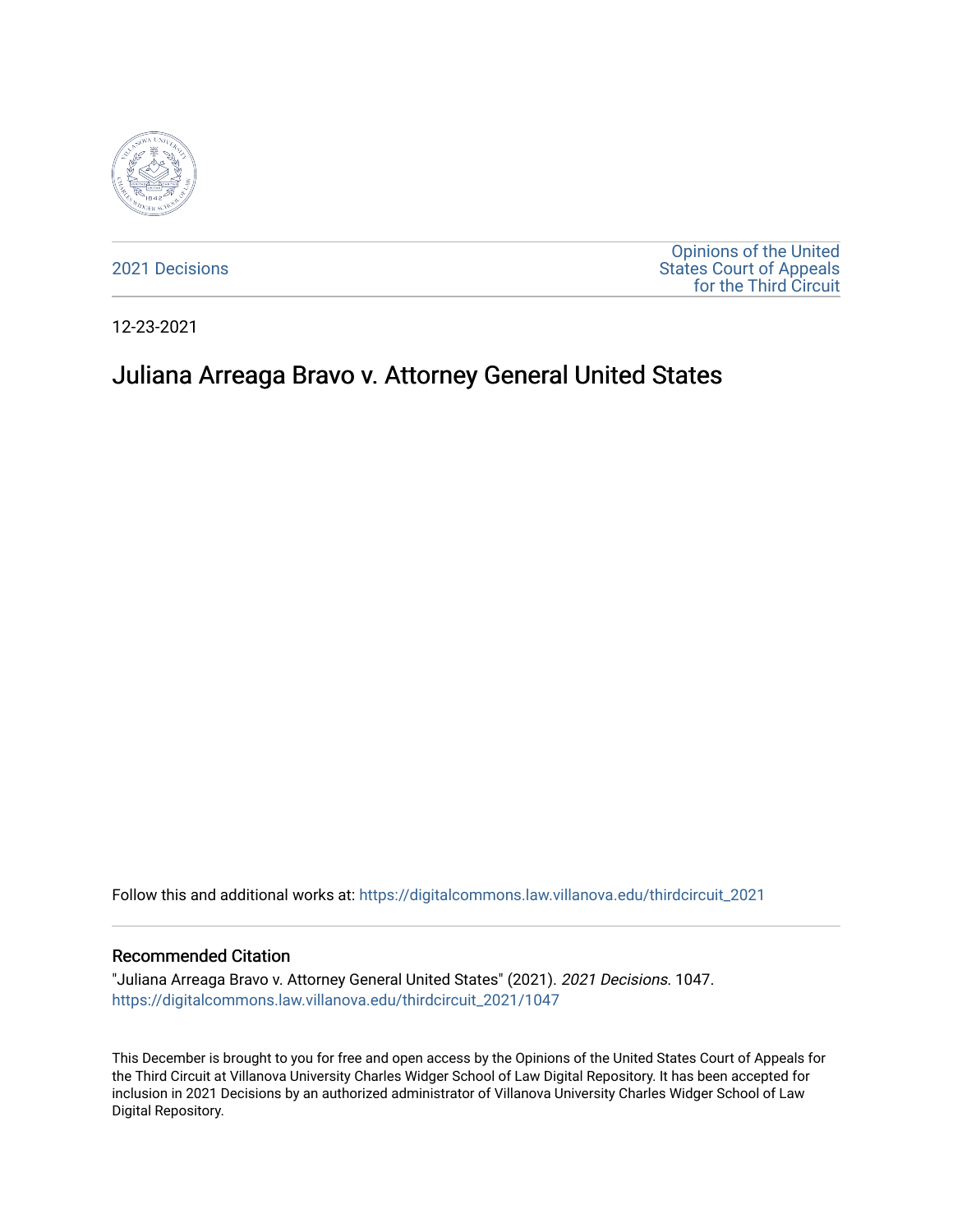#### PRECEDENTIAL

## UNITED STATES COURT OF APPEALS FOR THE THIRD CIRCUIT

No. 20-3300

JULIANA MARTIREZ ARREAGA BRAVO, Petitioner

v.

# ATTORNEY GENERAL UNITED STATES OF AMERICA  $\frac{1}{2}$

On Petition for Review of a Decision And Order of the Board of Immigration Appeals (BIA-1: A209-004-970) Immigration Judge: Dinesh C. Verma

Submitted Under Third Circuit L.A.R. 34.1(a) July 13, 2021

Before: MCKEE, GREENAWAY, JR., and RESTREPO, *Circuit Judges* 

(Filed: December 23, 2021)  $\overline{\phantom{a}}$  , where  $\overline{\phantom{a}}$ 

Opinion

Brett A. Tarver Troutman Pepper 600 Peachtree Street, N.E. Suite 2500, Bank of America Plaza Atlanta, GA 30308

Anthony C. Vale Troutman Pepper Hamilton Sanders 3000 Two Logan Square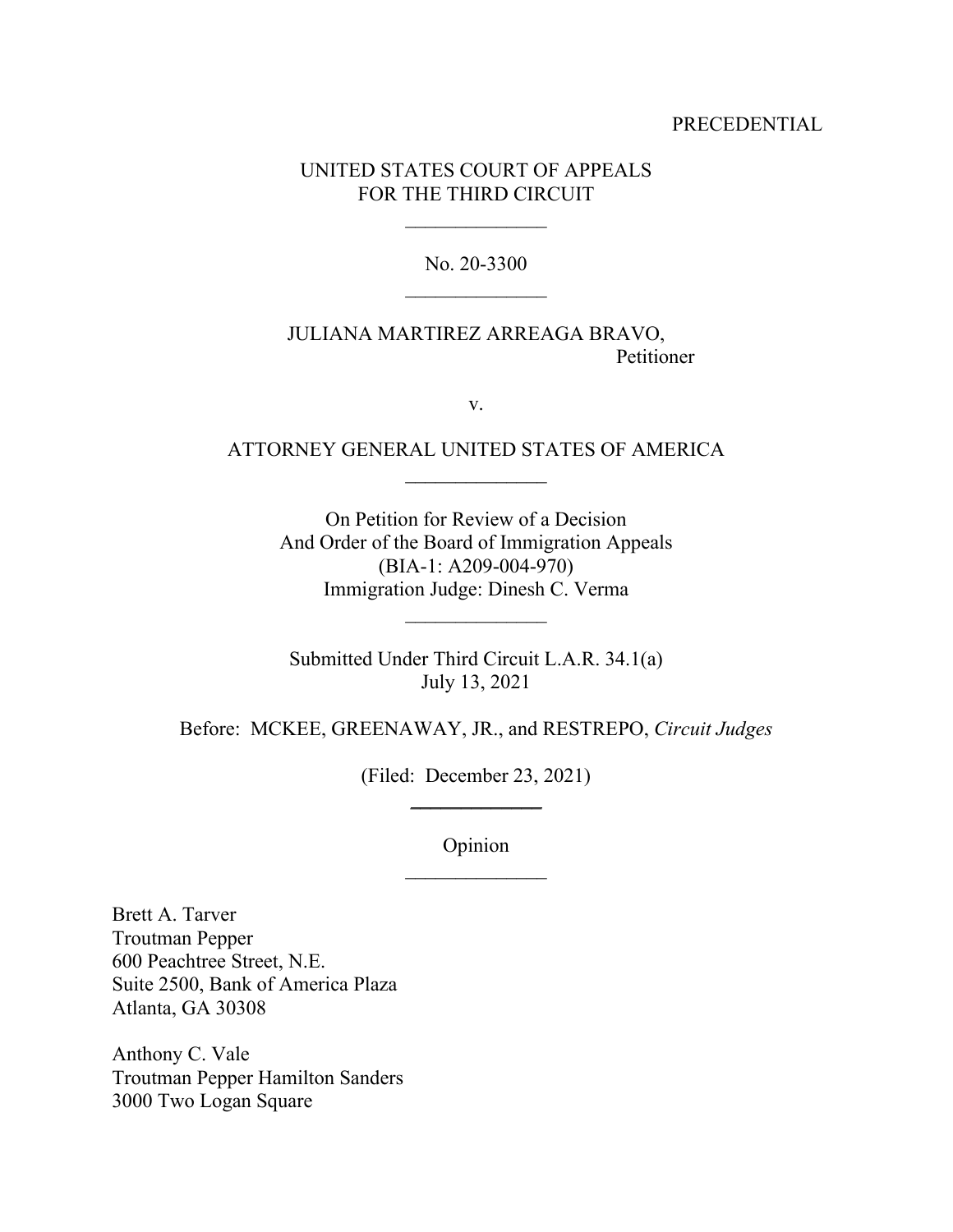18th and Arch Streets Philadelphia, PA 19103 *Attorneys for Petitioner* 

Merrick Garland, Attorney General Lindsay Marshall Jeffrey R. Meyer United States Department of Justice Office of Immigration Litigation P.O. Box 878 Ben Franklin Station Washington, DC 20044 *Attorneys for Respondent* 

## GREENAWAY, JR., *Circuit Judge*.

 When an Immigration Judge ("IJ") makes findings of fact in relation to an individual's petition for relief under the Convention Against Torture ("CAT"), the Board of Immigration Appeals ("BIA"), in reviewing the IJ's decision, must defer to the IJ's factual findings unless they are clearly erroneous.

Here, the IJ held that Petitioner Juliana Martirez Arreaga-Bravo demonstrated that she will more likely than not experience torture if she returns to Guatemala, and that the Guatemalan government would acquiesce in such torture. The IJ thus granted her application for CAT relief and ordered withholding of removal. The Department of Homeland Security appealed, and the BIA reversed—instituting a removal order. In coming to its conclusion, the BIA explained that it was not "sufficiently persuade[d]" that Arreaga-Bravo faces a particularized risk of torture and that it was "unable to agree" with the IJ's conclusions. A.R. 5. Rather than defer to the IJ's factual findings and review for clear error, the BIA inserted itself into the factfinder role and disagreed with the IJ's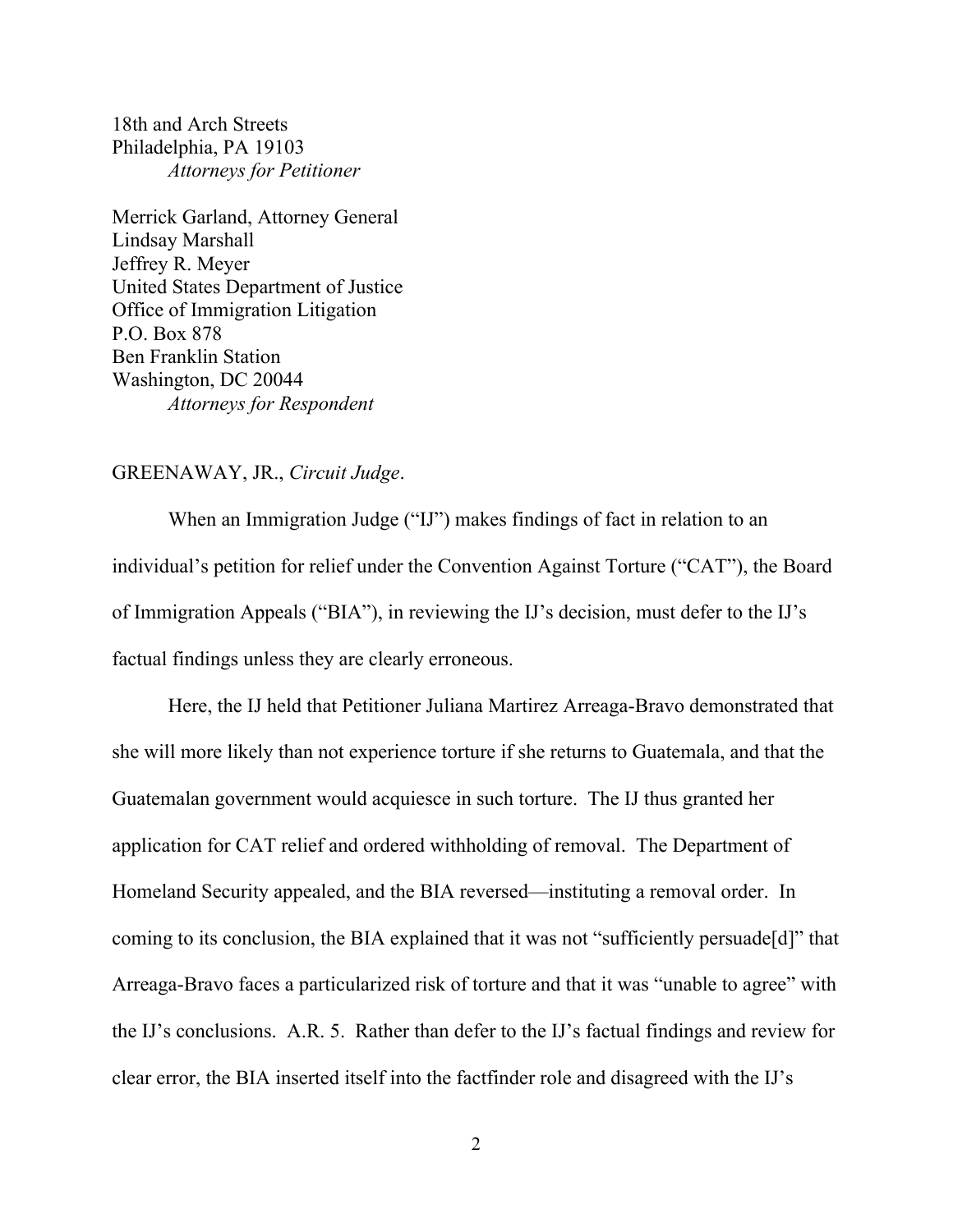weighing of the evidence. This was error. As a result, we will vacate the BIA's final order of removal and remand with instructions to reinstate the decision of the IJ.

# **I. BACKGROUND**

Arreaga-Bravo is a thirty-one-year-old woman from Tacana, Guatemala. She arrived in the United States in May 2016. Shortly after entering the country, the Department of Homeland Security began removal proceedings by issuing a Notice to Appear ("NTA"). At a Master Calendar hearing in December 2016, Arreaga-Bravo admitted to the factual allegations in the NTA. In May 2017, she applied for asylum and withholding of removal under CAT.

Arreaga-Bravo claimed that she had fled Guatemala to escape harassment and sexual violence by the Mara 18 gang. She testified that violence against women is prevalent in Guatemala. To support this claim, she discussed the rape of her older sister, who was fifteen years old at the time of the incident. Arreaga-Bravo noted the rape was not reported to the police because the nearest police station was four hours away. After the incident, Arreaga-Bravo's family moved to a town called Amorisan. Arreaga-Bravo alleged that after moving, her youngest sister was raped by a man. Arreaga-Bravo stated that there was a police report filed, but the police never investigated the complaint further or arrested the man for rape. Arreaga-Bravo also alleged that the rapist's mother offered her family a bribe, which the family turned down and also reported to the police.

Arreaga-Bravo explained that after the incident with her younger sister, her family once again moved, this time, to a town called Malacatan. Arreaga-Bravo stated that while living in Malacatan, she worked in Talisman, a dangerous town near the Mexican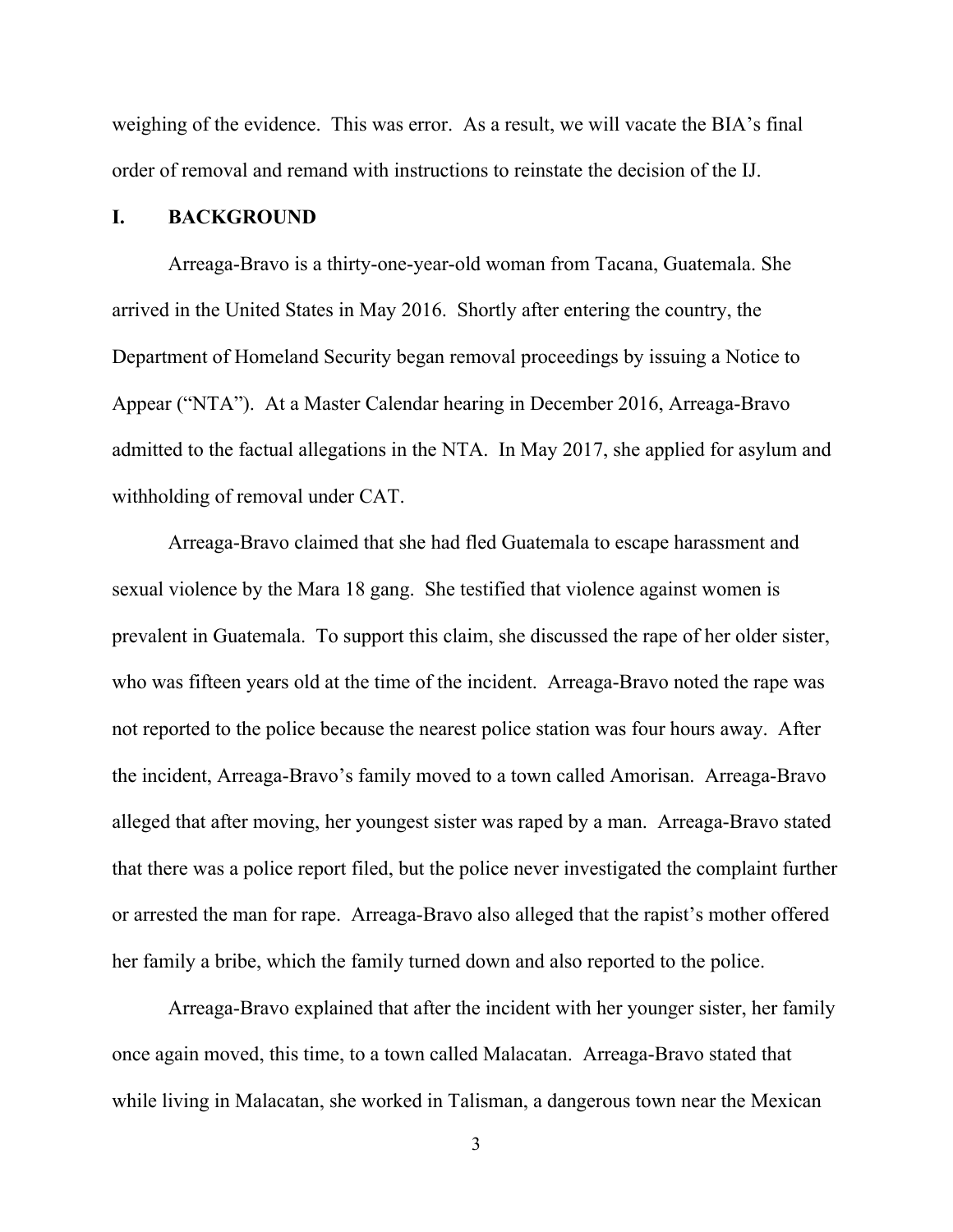border. In her amended affidavit, Arreaga-Bravo detailed an event in which a friend in Talisman was raped by multiple men while working.

As for her own experiences, Arreaga-Bravo discussed an event in which a man came inside her store and asked how much it would cost to sleep with her. She alleged that in early 2016, she was targeted by Mara 18 gang members to be enlisted to become a gang member's girlfriend. Arreaga-Bravo refused and from that point she began to receive threatening messages. Arreaga-Bravo was told that eventually she would have to capitulate to the gang's demands. The harassment against her escalated until one day, two men grabbed her on the street, pulled out a knife, and threatened to kill her unless she surrendered to the gang. Arreaga-Bravo described this event as the impetus for her fleeing to the United States. She testified that she did not relocate within the country because she felt that the Mara 18 gang would threaten her wherever she lived and that if she returned to Guatemala, gang members would find her and kill her.

In April 2018, the IJ issued a thorough and well-reasoned twenty-four-page decision. The IJ found that Arreaga-Bravo was generally credible, candid, and forthcoming. As for Arreaga-Bravo's claim for asylum, the IJ found that she had not established past persecution or well-founded fear of future persecution because her proposed social groups—"Guatemalan women," "Young Guatemalan females," and "Guatemalan females subjected to gang recruitment who refuse such recruitment"—did not qualify as particular social groups sufficient to obtain relief. The IJ explained that Arreaga-Bravo's complaints of harassment did not rise to the level of past persecution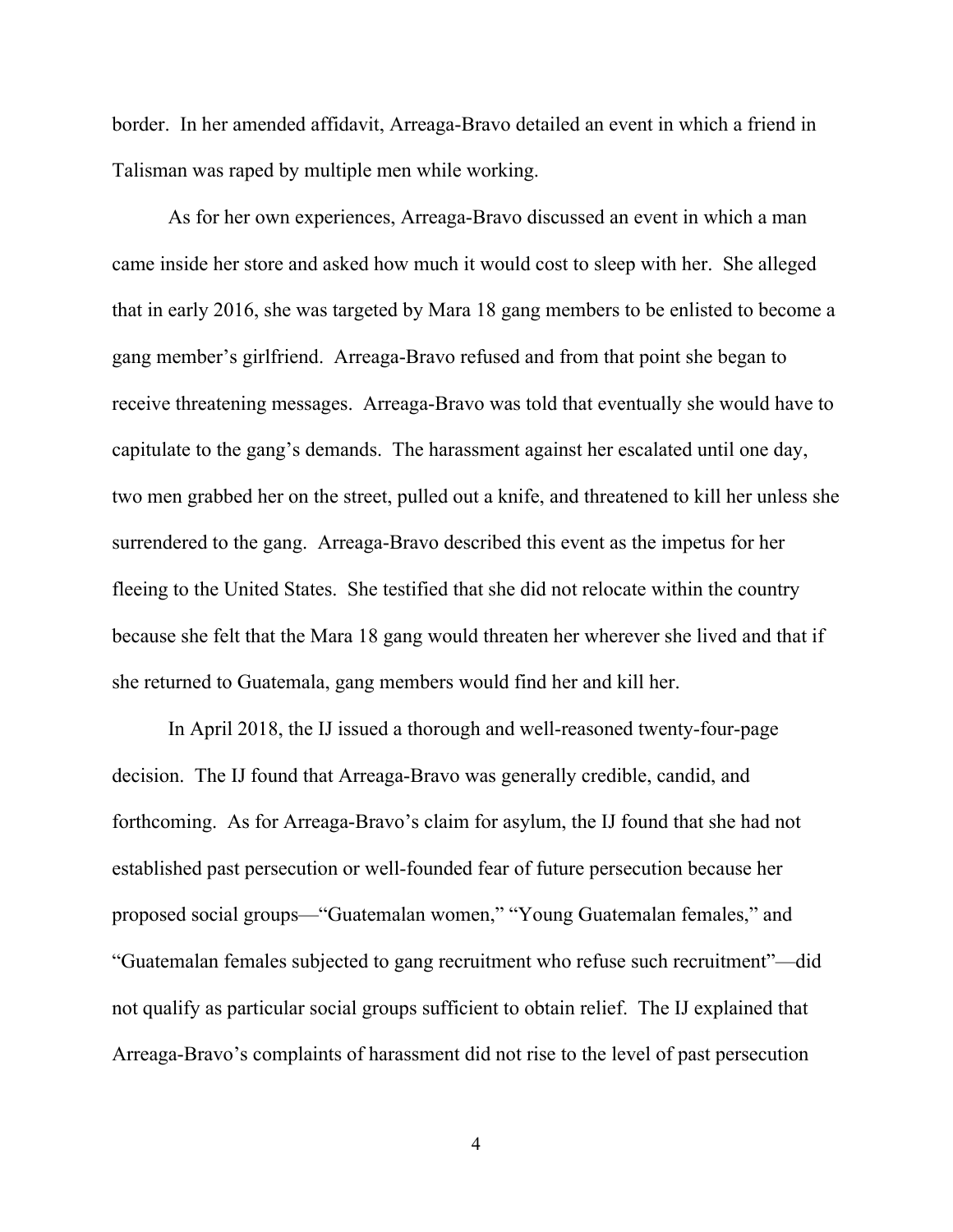because the harassment was not "imminent, concrete and menacing" as to cause actual harm. A.R. 76 (quoting *Chavarria v. Gonzalez*, 446 F.3d 508, 518 (3d Cir. 2006)).

But as for her withholding of removal claim under CAT, the IJ found that it is more likely than not that Arreaga-Bravo will be harmed if she returns to Guatemala. The IJ assessed that based on the evidence—including events experienced by Arreaga-Bravo, her sisters, and friend, and a country conditions report outlining that Guatemala has the third highest rate of femicide in the world—Arreaga-Bravo was vulnerable and would more likely than not be raped or killed in Guatemala.

The IJ further found that, based on evidence presented, the Guatemalan government would acquiesce in Arreaga-Bravo's torture. The IJ explained that evidence presented—including the police not filing charges against her younger sister's rapist and country conditions evidence showing that the Guatemalan government cannot control violence against women—was enough to establish the government would acquiesce in the torture of Arreaga-Bravo. The IJ noted that while the Guatemalan government has passed a law to combat violence against women, the law is not fully prosecuted, and did not preclude the finding that the government would still acquiesce to torture. Accordingly, the IJ granted Arreaga-Bravo's application for CAT relief.

The Government appealed the IJ's decision. Before reviewing the IJ's findings, the BIA acknowledged that it was reviewing findings of fact for clear error, including any credibility determinations, and reviewing de novo all other issues. The BIA found that Arreaga-Bravo had not established eligibility for protection under CAT, concluding that the record did not support that it was more likely than not that she would be tortured with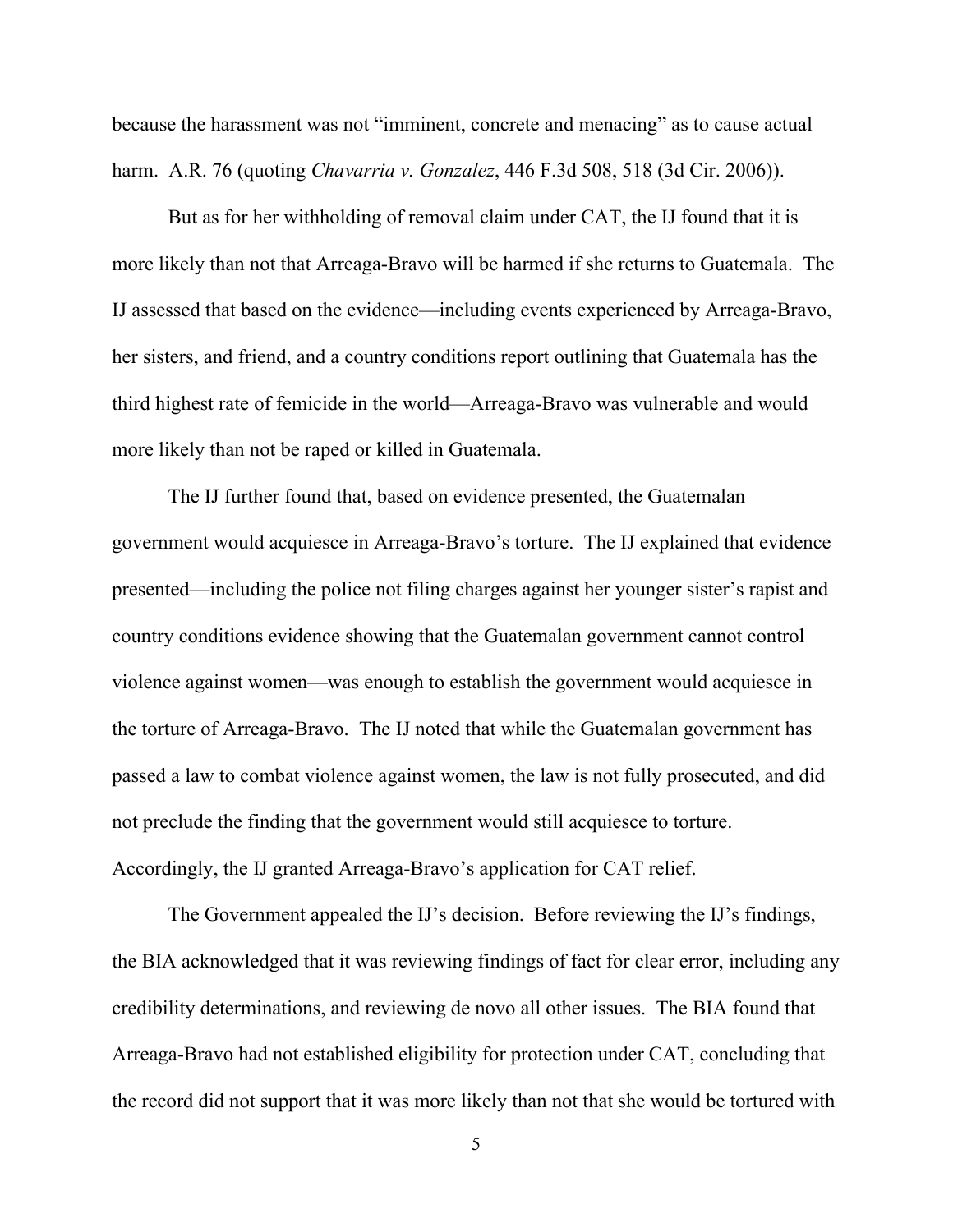the acquiescence of the government. The BIA explained that the IJ had speculated in determining Arreaga-Bravo's likelihood of torture. The BIA explained that, while the country conditions report evidenced violence against women in Guatemala generally, it was not persuaded that Arreaga-Bravo faced a particularized risk of harm. As such, the BIA held it was "unable to uphold" the IJ's decision granting the application for protection under CAT. A.R. 5.This appeal followed.

## **II. JURISDICTION AND STANDARD OF REVIEW**

 The BIA had jurisdiction under 8 C.F.R. § 1003.1(b)(3). We have jurisdiction under 8 U.S.C. § 1252(a).

 For findings of fact, the BIA is required to apply a clearly erroneous standard of review to the IJ's determinations, 8 C.F.R. § 1003.1(d)(3)(i), and a de novo standard of review to the IJ's decisions of law,  $8 \text{ C.F.R.}$   $\S 1003.1(d)(3)(ii)$ . We review de novo whether the agency properly analyzed the applicant's CAT protection claim. *See Quinteros v. Att'y Gen.*, 945 F.3d 772, 786 (3d Cir. 2019).

#### **III. DISCUSSION**

Arreaga-Bravo argues that the BIA erred in rejecting the IJ's factual finding that it was more likely than not that she would be tortured if she returned to Guatemala. She also maintains that the BIA applied the wrong standard of review to the IJ's finding that the Guatemalan government will acquiesce in that torture.

## **A. LIKELIHOOD OF FUTURE TORTURE**

We agree with Arreaga-Bravo that the BIA failed to apply the clearly erroneous standard in reversing the IJ's factual determination on the likelihood of future torture.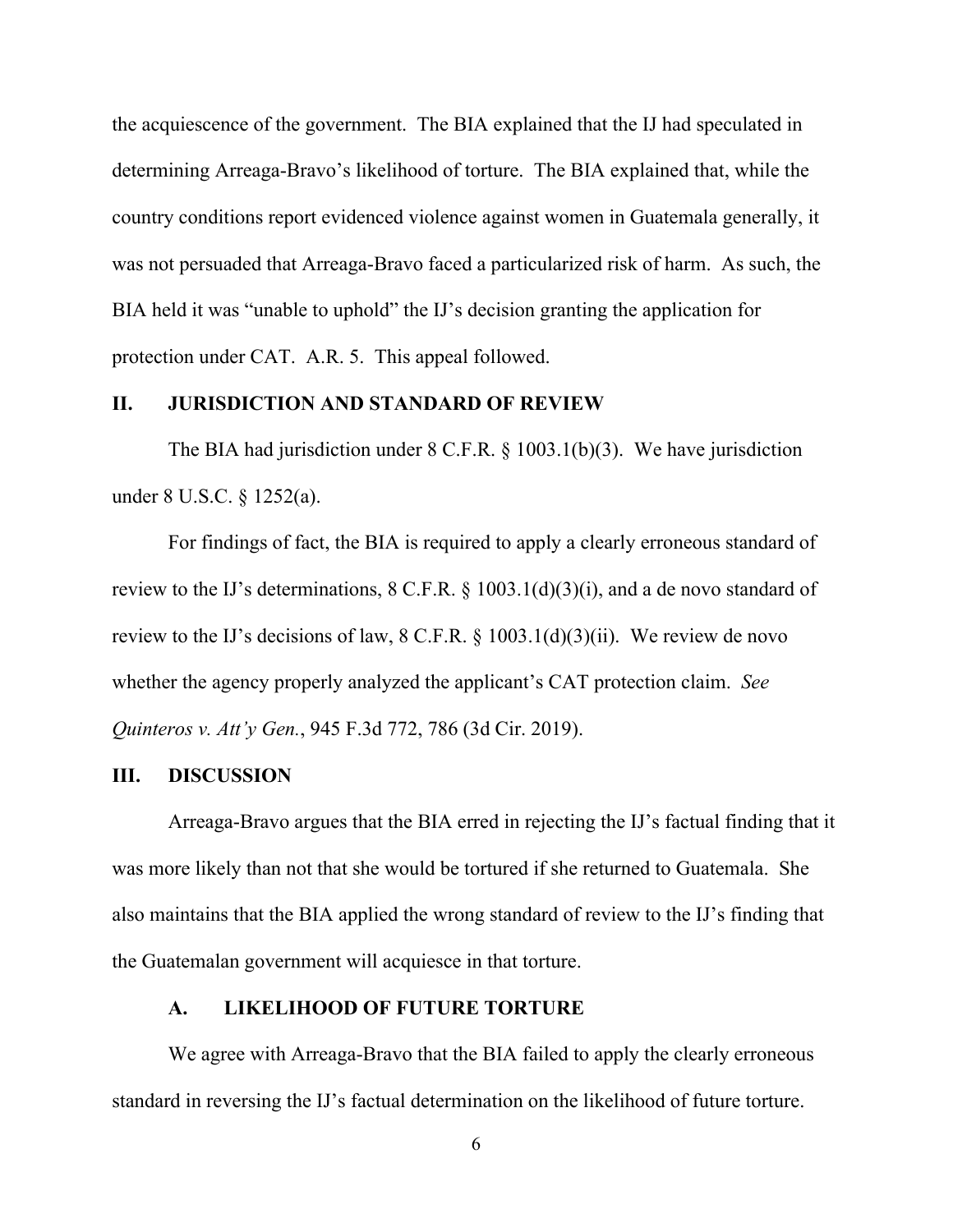To qualify for relief under CAT, an individual must establish that "it is more likely than not that he or she would be tortured if removed to the proposed country of removal." 8 C.F.R. § 1208.16(c)(2); *see Kaplun v. Att'y Gen*., 602 F.3d 260, 268 (3d Cir. 2010). Torture is defined as "an extreme form of cruel and inhuman treatment and does not include lesser forms of cruel, inhuman or degrading treatment or punishment that do not amount to torture." 8 C.F.R. § 1208.18(a)(2). Likelihood of future torture is "a mixed question of law and fact" which requires "the IJ [to] address two questions: '(1) what is likely to happen if the petitioner is removed; and (2) does what is likely to happen amount to the legal definition of torture?'" *Myrie v. Att'y Gen.*, 855 F.3d 509, 516 (3d Cir. 2017) (quoting *Kaplun*, 602 F.3d at 271).

In support of her CAT claim, Arreaga-Bravo provided: her own testimony; an amended affidavit describing her experiences; police and medical reports on the 2005 rape of her sister in Malacatan; news articles describing the existent country conditions in Guatemala; and the declarations of three experts about gender-based violence in Guatemala and the effect of trauma on an asylum applicant's ability to recall and recount his or her experiences.

The IJ made a factual determination that Arreaga-Bravo would "more likely than not . . . be raped or killed if she returned to Guatemala." A.R. 84. The IJ explained that Arreaga-Bravo's "childhood, adolescence, and early adulthood in Guatemala were plagued with instances of violence against women." A.R. 84-85. The IJ detailed these events: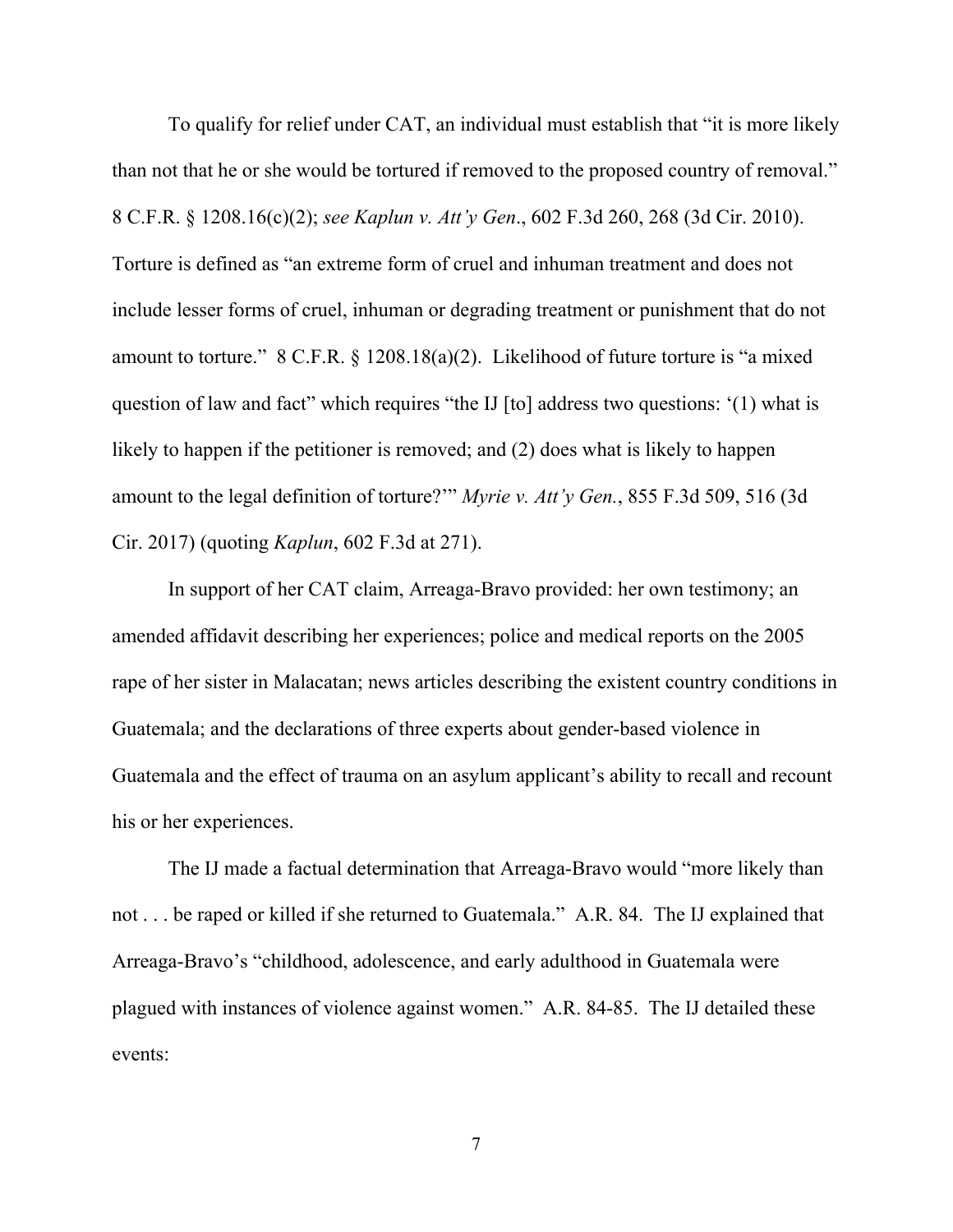When [Arreaga-Bravo] was very young, her older sister was raped by a gang member while they were living in La Batalia. Years later, [Arreaga-Bravo's] younger sister was also raped by a known gang member while they were living in Amorisan. When [Arreaga-Bravo] began working in Talisman, a border town close to Mexico, men often propositioned her for sex, and her friend, who sold ice cream in Talisman, was raped by multiple gang members. When [Arreaga-Bravo] moved to Malicatan, her and her friend were held up at gunpoint and, on another occasion, gang members broke into her family's home and stole all of their valuables. Beginning in 2016, Mara 18 attempted to recruit [Arreaga-Bravo] to be the girlfriend of one of their gang members. When [Arreaga-Bravo] refused, she started receiving threatening phone messages. [Arreaga-Bravo] changed her telephone number, but the gang members somehow found her new number and continued sending her messages. Two Mara 18 gang members subsequently approached [Arreaga-Bravo] on the street, held her a[t] knifepoint, and threatened to kill her and her family if she refused to join their gang. [Arreaga-Bravo] fled Guatemala shortly after this incident in April 2016.

A.R. 85.

These events, combined with country conditions evidence presented about the "persistent" and "lethal violence against women" in Guatemala, led the IJ to find that Arreaga-Bravo had satisfied her burden of establishing likelihood of future torture. A.R. 85; *see id.* ("[Arreaga-Bravo's] prior encounters with Mara 18, coupled with her sisters' instances of past torture, her inability to internally relocate, and her return to a country with a staggering rate of violence against women, makes it more likely than not that [Arreaga-Bravo] would be raped or killed in Guatemala.").

In reviewing this finding on appeal, the BIA concluded "that the record does not support that it is more likely than not that [Arreaga-Bravo] will be tortured in Guatemala." A.R. 4. The BIA acknowledged the horrific incidents involving Arreaga-Bravo's sisters and friend. But it noted that "the record is unclear" if there are ongoing problems related to Arreaga-Bravo's sisters. A.R. 4–5. It explained that "the absence of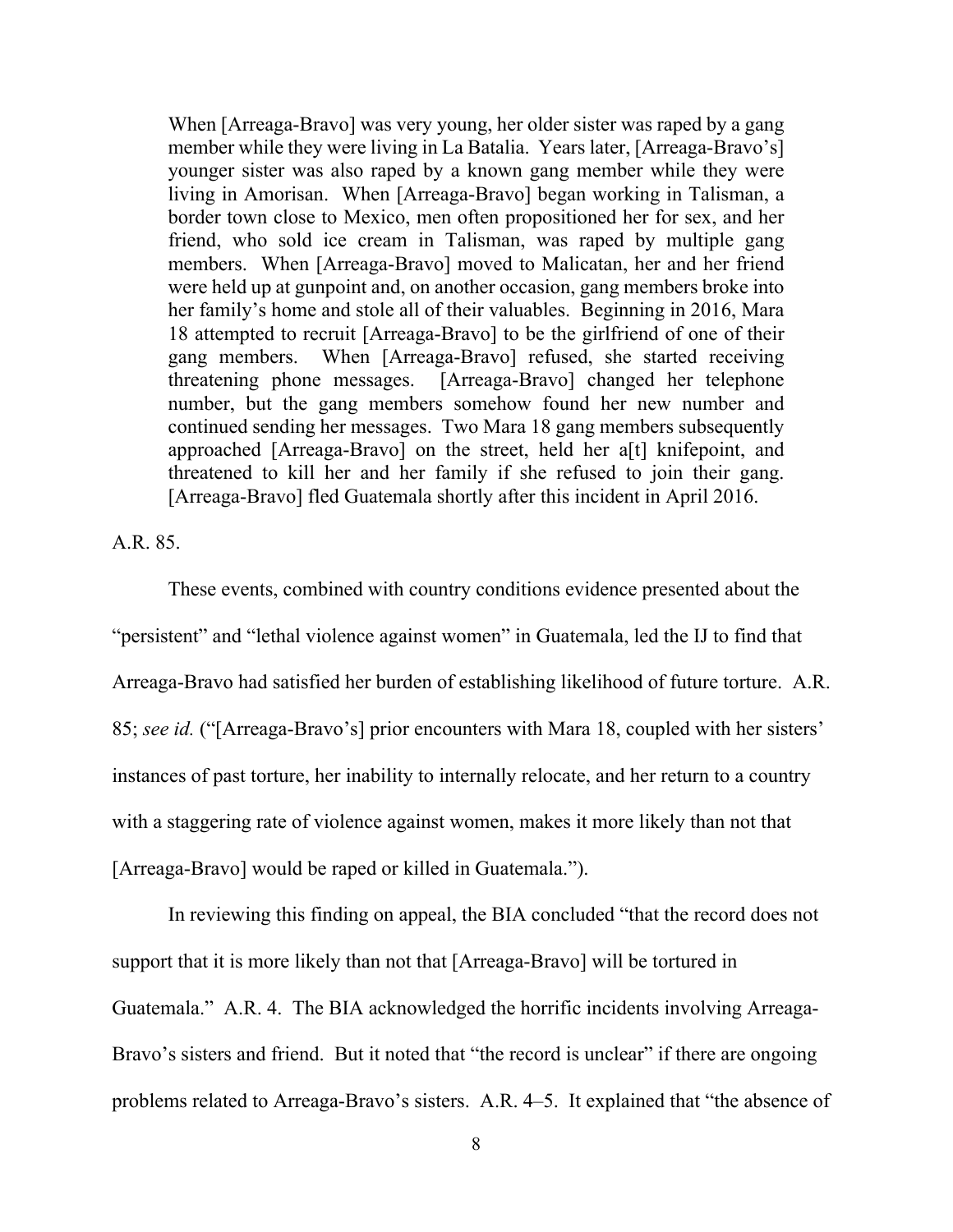past torture and sufficiently individualized evidence that it is more likely than not that specifically [Arreaga-Bravo] will be tortured" means it is "unable to agree with the Immigration Judge's predictive finding." A.R. 5-6. And overall, "on this record, the overall evidence does not sufficiently persuade us that [Arreaga-Bravo] faces a particularized risk of torture." A.R. 5.

We have explained that a finding is clearly erroneous "when . . . the reviewing court on the entire evidence is left with the definite and firm conviction that a mistake has been committed." *United States v. Murray*, 821 F.3d 386, 391 (3d Cir. 2016) (internal quotation marks and citation omitted). But if "there are two permissible views of the evidence, the factfinder's choice between them cannot be clearly erroneous." *Fed. Trade Comm'n v. AbbVie Inc.*, 976 F.3d 327, 368 (3d Cir. 2020) (internal quotation marks and citation omitted). That is the case here.

It was not the BIA's role to determine whether it agreed with the IJ's weighing of the evidence in Arreaga-Bravo's favor. Its role was to point to findings by the IJ that were "an obvious, plain, gross, significant, or manifest error or miscalculation." *Mendoza-Ordonez v. Att'y Gen.*, 869 F.3d 164, 169 (3d Cir. 2017) (internal quotation marks and citation omitted).<sup>1</sup> Rather than do this, the BIA substituted its view of the

<sup>&</sup>lt;sup>1</sup> The only instance in which the BIA seemingly applied clear error review was in addressing whether Arreaga-Bravo would be "an ideal target for gang recruitment." A.R. 4. The BIA held that the IJ's description of Arreaga-Bravo "as a single female" was "clearly erroneous" because "the record reflects that she is no longer single." A.R. 4. But as Arreaga-Bravo correctly points out, "[n]ot only is there no such evidence in the record, but this small point does not provide sufficient reasoning to overturn the IJ's broader findings." Pet'r's Br. 24.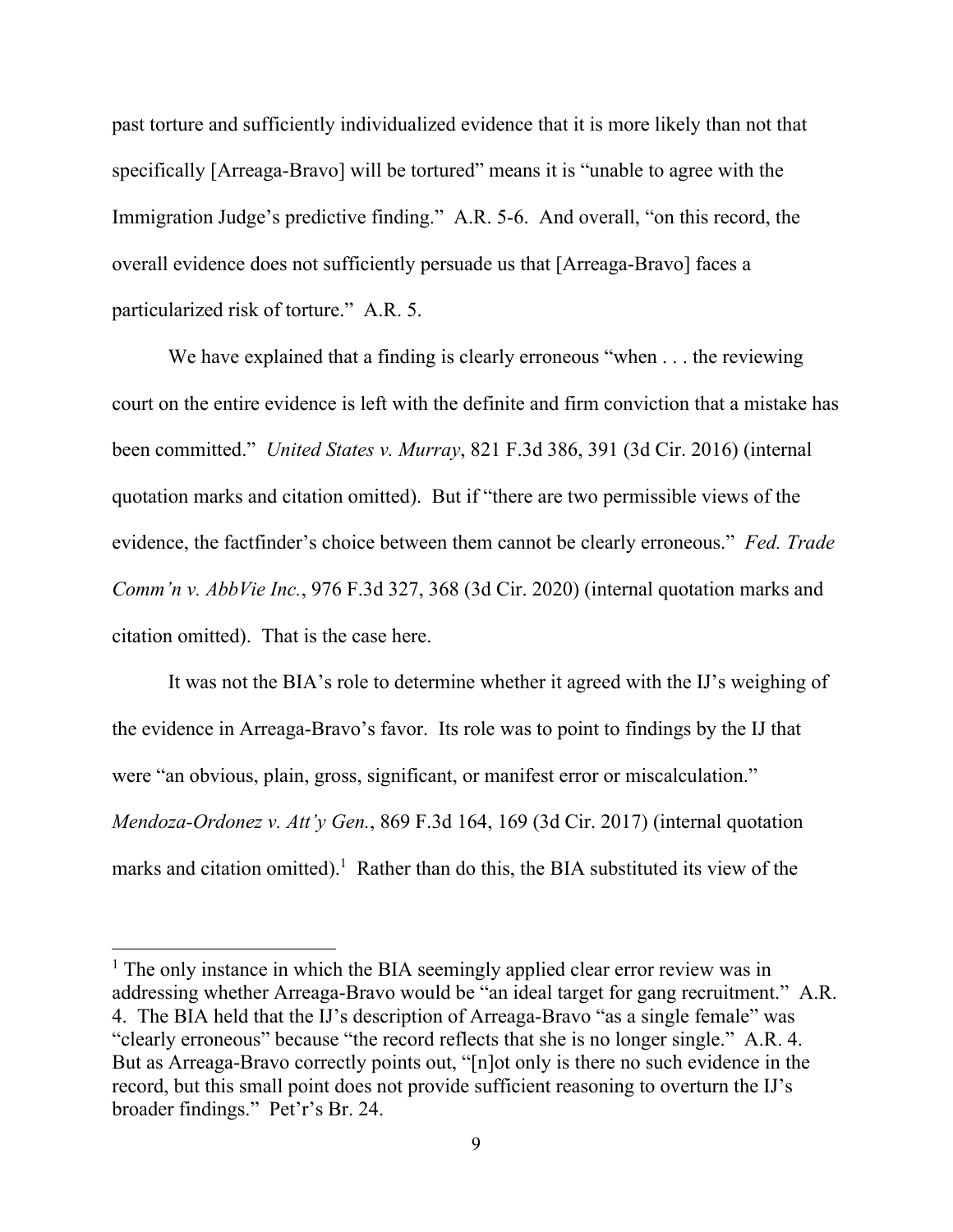evidence for that of the IJ, rather than reviewing for clear error, and concluded that it was "not sufficiently persuade[d]" with the IJ's conclusion. A.R. 5. But the clear error "standard plainly does not entitle a reviewing court to reverse the finding of the trier of fact simply because it is convinced that it would have decided the case differently." *Alimbaev v. Att'y Gen.*, 872 F.3d 188, 195 (3d Cir. 2017) (quoting *Anderson v. City of Bessemer*, 470 U.S. 564, 573 (1985)).

# **B. GOVERNMENT ACQUIESENCE**

The BIA's misapplication of the clearly erroneous standard also plagued its

analysis of the IJ's determination about government acquiescence.

In *Myrie*, we explained that:

In assessing whether an applicant has established that public officials will acquiesce to the feared tortuous [sic] acts of a non-state actor, the IJ also must conduct a two-part analysis. First, the IJ makes a factual finding or findings as to how public officials will likely act in response to the harm the petitioner fears. Next, the IJ assesses whether the likely response from public officials qualifies as acquiescence under the governing regulations. . . . While the Board reviews the first part for clear error, it must review the second de novo.

855 F.3d at 516-17. The BIA and the IJ "must answer" both prongs "when evaluating a

CAT claim," and they "may not ignore evidence favorable to the alien." *Quinteros*, 945

F.3d at 786.

The IJ determined that "[b]ased on the evidence before the Court . . . the

Guatemalan government would remain willfully blind to the tortuous [sic] actions carried

out by gangs and other criminal organizations against women in Guatemala." A.R. 85–

86. The IJ first invoked Arreaga-Bravo's own experience as support: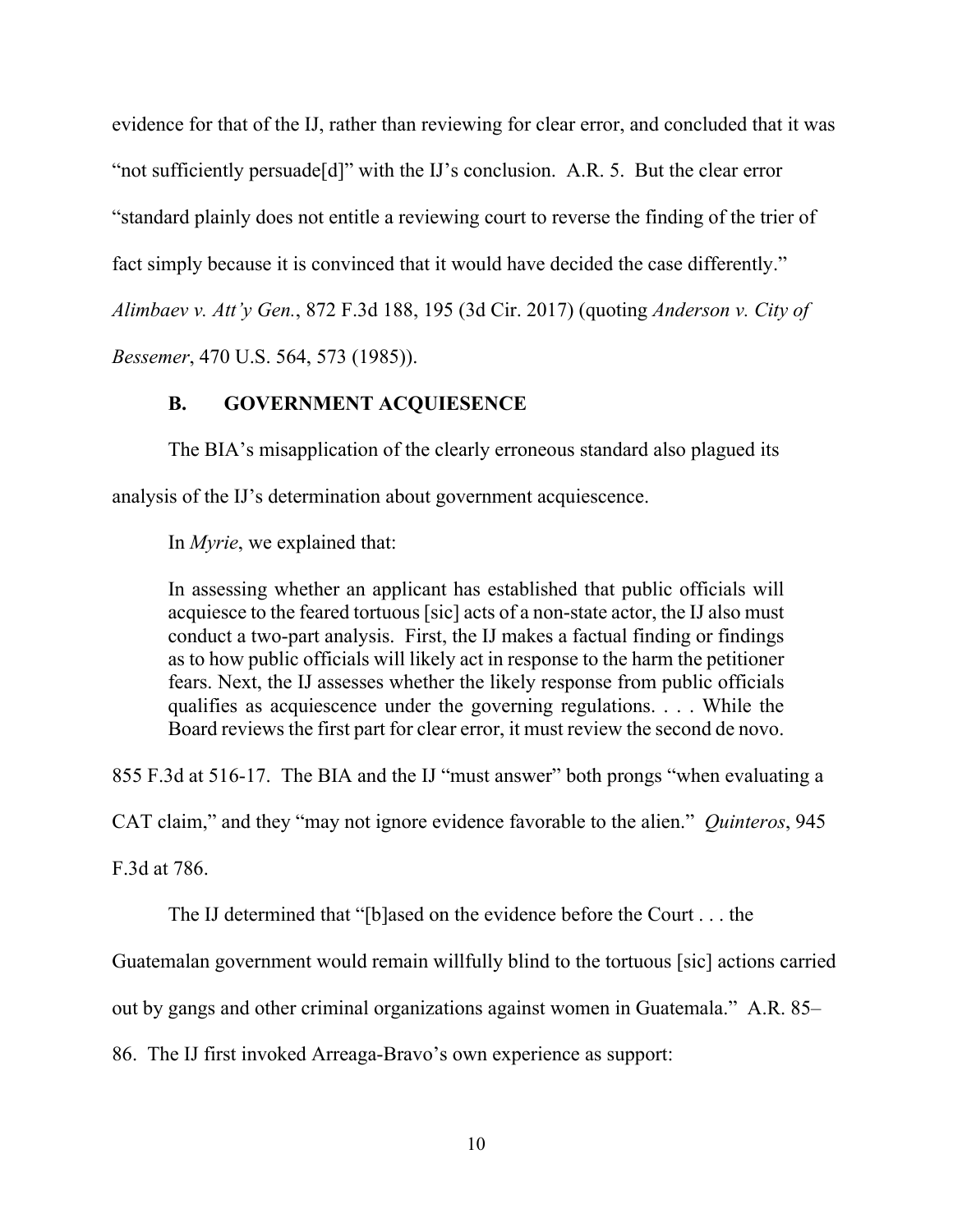[Arreaga-Bravo] credibly testified that her younger sister . . . was raped by a known gang member in 2005. [Arreaga-Bravo's] parents reported the rape to the police, but, despite providing medical proof of the rape and identifying the individual responsible, the police stopped investigating [the] rape. Shortly before this, the mother of [Arreaga-Bravo's sister's] rapist bribed [Arreaga-Bravo's] mother to drop the charges. When [Arreaga-Bravo]'s mother refused the bribe, [Arreaga-Bravo] heard rumors that the mother of [Arreaga-Bravo's sister's] rapist then bribed the police to drop the charges. [The] rapist was never arrested and no charges were filed against him.

### A.R. 86.

Then, the IJ expounded on the country conditions evidence in the record, which bolstered the IJ's conclusion that the Guatemalan government would remain willfully blind to foreseeable torture of Arreaga-Bravo. The IJ noted that statistics continue to show "one woman killed every twelve hours" and "a new case of sexual violence reported every forty-six minutes," A.R. 86 (citing the 2016 Human Rights Report), and the government's efforts to prosecute these crimes remain poor. *See* A.R. 87 ("In 2011, more than 20,000 cases were filed with the courts under the 2008 Law Against Femicide, however, less than three percent of those cases resulted in a judgment").

On appeal, the BIA held that "the record does not support that it is more likely than not that [Arreaga-Bravo] will be tortured 'by or at the instigation of or with the consent of a public official or other person acting in an official capacity.'" A.R. 5 (citing 8 C.F.R. § 1208.18(a)(7)). The BIA noted that there was no evidence that Arreaga-Bravo was "harmed by a government official." A.R. 5. The BIA added that it is "unclear whether [Arreaga-Bravo] ever reported her own mistreatments to the police," and that the "record does not support that the younger sister's incident from more than a decade earlier, which allegedly involved police bribery and corruption, is indicative of